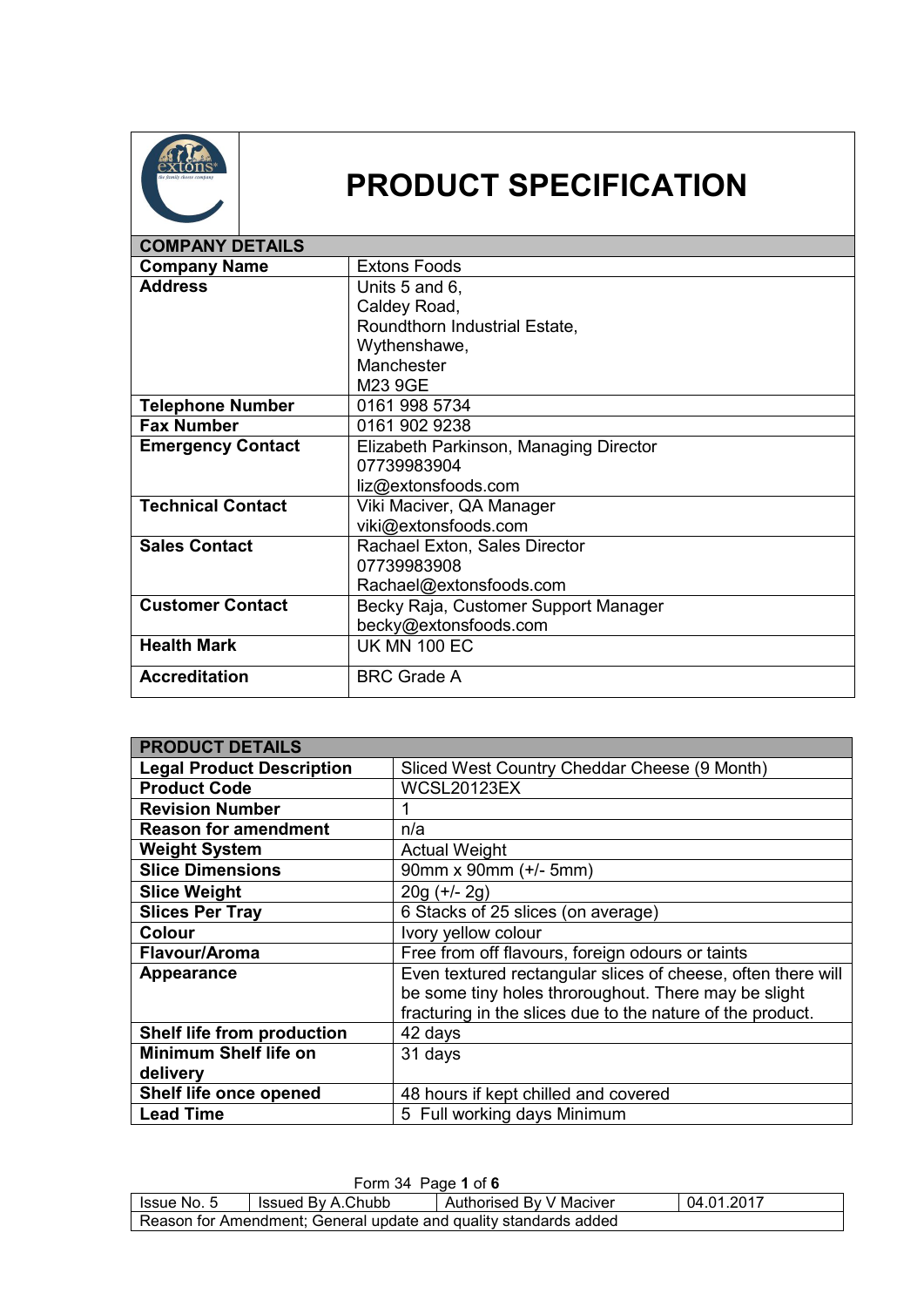| <b>INGREDIENTS (Raw Materials and Additives Including E Numbers)</b> |             |                       |                          |  |
|----------------------------------------------------------------------|-------------|-----------------------|--------------------------|--|
| Ingredients                                                          | Composition | <b>Quality Checks</b> | Country of Origin        |  |
| Pasteurised Cow's Milk                                               | 98.49%      | Daily                 | <b>Red Tractor Farm</b>  |  |
|                                                                      |             |                       | <b>Assured Suppliers</b> |  |
| <b>Vegetarian Rennet</b>                                             | 0.005%      | Daily Visual          | <b>Denmark</b>           |  |
| Pure dried vacuum Salt                                               | 0.30%       | Daily Visual          | UK                       |  |
| <b>Starter Culture</b>                                               | 1.21%       | Daily visual          | UK                       |  |

| <b>NUTRITIONAL INFORMATION PER 100G</b> |                |  |
|-----------------------------------------|----------------|--|
| <b>PARAMETER</b>                        | Value per 100g |  |
| Energy kJ                               | 1725           |  |
| <b>Energy Kcal</b>                      | 416            |  |
| <b>Protein</b>                          | 25.4           |  |
| Carbohydrate                            | 0.1            |  |
| Of which sugars                         | 0.1            |  |
| Of which starch                         |                |  |
| Fat                                     | 34.9           |  |
| Of which saturates                      | 21,7           |  |
| <b>Monounsaturated</b>                  | 9.4            |  |
| Polyunsaturated                         | 1.1            |  |
| <b>Fibre</b>                            | 0              |  |
| <b>Salt</b>                             | 1.8            |  |
| Sodium                                  | 720mg          |  |

| <b>CHEMICAL STANDARDS</b> |              |               |
|---------------------------|--------------|---------------|
| <b>Parameter</b>          | Typical      | Limits        |
| <b>Moisture</b>           | 35           | Max 39        |
| Fat                       | 35           | <b>Min 29</b> |
| <b>FDM</b>                | 54           | <b>Min 48</b> |
| <b>Salt</b>               | $\mathbf{8}$ | $1.5 - 2.0$   |

| <b>MICROBIOLOGICAL STANDARDS</b> |                     |                 |  |
|----------------------------------|---------------------|-----------------|--|
| <b>Micro-organisms</b>           | Target/g            | Max/g           |  |
| Coliforms                        | $20$                | 1000            |  |
| E.coli                           | $20$                | 20              |  |
| Staph aureus                     | $20$                | 20              |  |
| Yeasts                           | < 500               | 100,000         |  |
| <b>Moulds</b>                    | < 500               | 1000            |  |
| Salmonella                       | Not Detected in 25g | Detected in 25g |  |
| Listeria                         | Not Detected in 25g | Detected in 25g |  |

| <b>QUALITY STANDARDS</b>                                         |                   |                         |            |  |  |
|------------------------------------------------------------------|-------------------|-------------------------|------------|--|--|
| Form 34 Page $2$ of 6                                            |                   |                         |            |  |  |
| Issue No. 5                                                      | Issued By A.Chubb | Authorised By V Maciver | 04.01.2017 |  |  |
| Reason for Amendment; General update and quality standards added |                   |                         |            |  |  |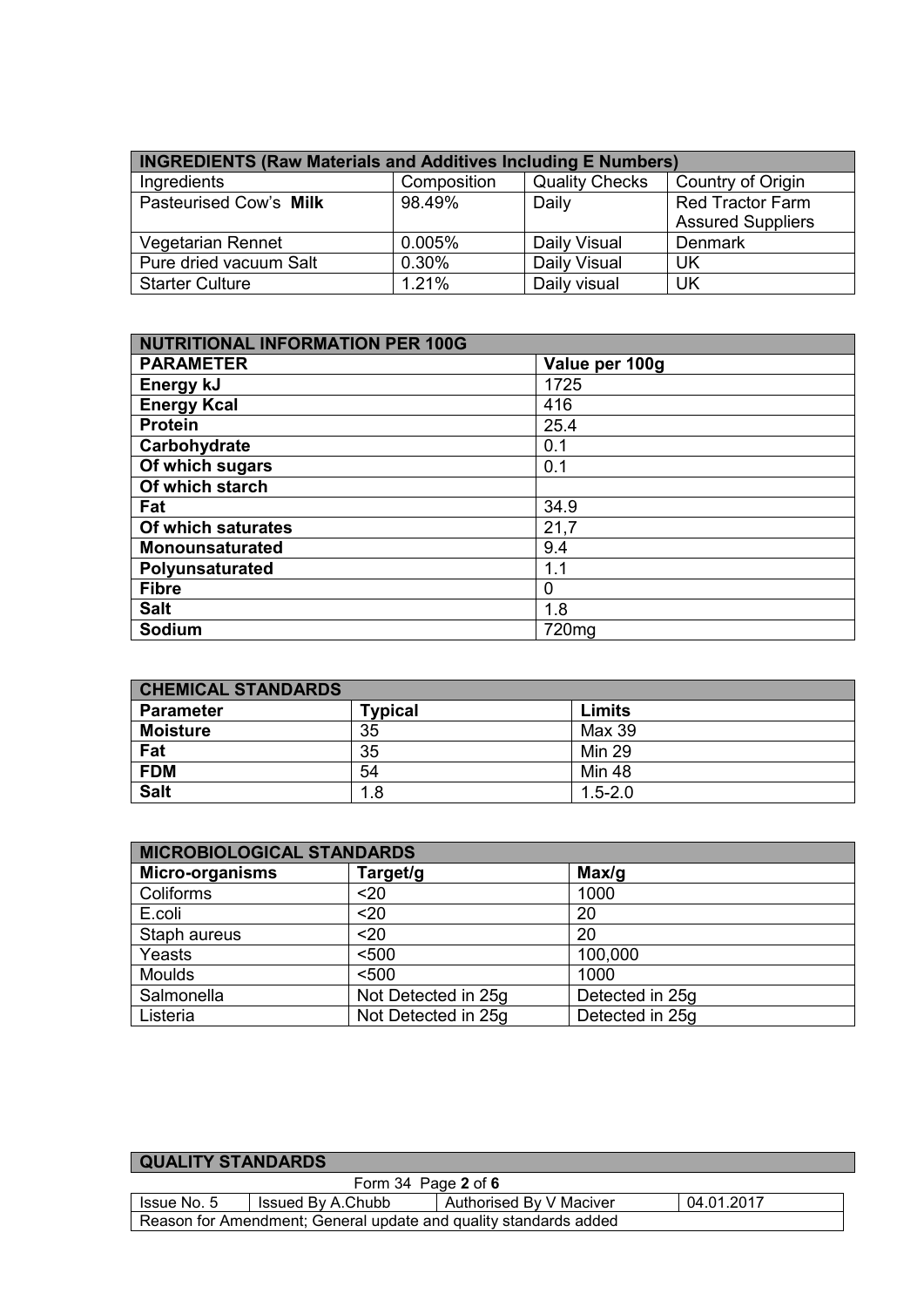| $ \left  u_0 \right $<br>Good and clean, Free from off -<br>Off flavours. Excessive<br>Smooth slices, tiny<br>flavours. Smooth slices, tiny holes and<br>holes and/or few<br>cracking/fracturing, slices<br>easily pealable. Weight and sizes in<br>sticking together, weight<br>cracks/fracturing, but<br>and sizes not in tolerance.<br>tolerance.<br>easily peelable<br><b>FOOD TOLERANCE INFORMATION</b><br>This Product is:<br>Suitable for vegetarians<br>Y<br><b>N- Contains MILK</b><br>Suitable for vegans<br><b>Suitable for Coeliacs</b><br>Y<br><b>Suitable for Diabetics</b><br>N<br><b>N</b> - Contains MILK<br>Suitable for Lactose Intolerant<br><b>Halal Certified</b> |
|-----------------------------------------------------------------------------------------------------------------------------------------------------------------------------------------------------------------------------------------------------------------------------------------------------------------------------------------------------------------------------------------------------------------------------------------------------------------------------------------------------------------------------------------------------------------------------------------------------------------------------------------------------------------------------------------|
|                                                                                                                                                                                                                                                                                                                                                                                                                                                                                                                                                                                                                                                                                         |
|                                                                                                                                                                                                                                                                                                                                                                                                                                                                                                                                                                                                                                                                                         |
|                                                                                                                                                                                                                                                                                                                                                                                                                                                                                                                                                                                                                                                                                         |
|                                                                                                                                                                                                                                                                                                                                                                                                                                                                                                                                                                                                                                                                                         |
|                                                                                                                                                                                                                                                                                                                                                                                                                                                                                                                                                                                                                                                                                         |
|                                                                                                                                                                                                                                                                                                                                                                                                                                                                                                                                                                                                                                                                                         |
|                                                                                                                                                                                                                                                                                                                                                                                                                                                                                                                                                                                                                                                                                         |
|                                                                                                                                                                                                                                                                                                                                                                                                                                                                                                                                                                                                                                                                                         |
|                                                                                                                                                                                                                                                                                                                                                                                                                                                                                                                                                                                                                                                                                         |
|                                                                                                                                                                                                                                                                                                                                                                                                                                                                                                                                                                                                                                                                                         |
|                                                                                                                                                                                                                                                                                                                                                                                                                                                                                                                                                                                                                                                                                         |
|                                                                                                                                                                                                                                                                                                                                                                                                                                                                                                                                                                                                                                                                                         |
|                                                                                                                                                                                                                                                                                                                                                                                                                                                                                                                                                                                                                                                                                         |
|                                                                                                                                                                                                                                                                                                                                                                                                                                                                                                                                                                                                                                                                                         |
| N                                                                                                                                                                                                                                                                                                                                                                                                                                                                                                                                                                                                                                                                                       |
| Kosher Certified<br>$\mathsf{N}$                                                                                                                                                                                                                                                                                                                                                                                                                                                                                                                                                                                                                                                        |
| Y<br>Free from cereals containing gluten(wheat, rye, barley, oats,                                                                                                                                                                                                                                                                                                                                                                                                                                                                                                                                                                                                                      |
| spelt, kumat or their hybridised strains) and products thereof<br>Free from MRM<br>Y                                                                                                                                                                                                                                                                                                                                                                                                                                                                                                                                                                                                    |
| Y<br>Free from crustaceans and products thereof                                                                                                                                                                                                                                                                                                                                                                                                                                                                                                                                                                                                                                         |
| Free from molluscs and products thereof<br>Ÿ                                                                                                                                                                                                                                                                                                                                                                                                                                                                                                                                                                                                                                            |
| Y<br>Free from fish and products thereof                                                                                                                                                                                                                                                                                                                                                                                                                                                                                                                                                                                                                                                |
| Free from milk and products thereof<br>N- Cow's MILK                                                                                                                                                                                                                                                                                                                                                                                                                                                                                                                                                                                                                                    |
| Free from Egg/Egg Products/Albumen<br>Y                                                                                                                                                                                                                                                                                                                                                                                                                                                                                                                                                                                                                                                 |
| Y<br>Free from soybeans and products thereof                                                                                                                                                                                                                                                                                                                                                                                                                                                                                                                                                                                                                                            |
| <b>Free from Natural Colours</b><br>Y                                                                                                                                                                                                                                                                                                                                                                                                                                                                                                                                                                                                                                                   |
| Y<br><b>Free from Artificial Colours</b>                                                                                                                                                                                                                                                                                                                                                                                                                                                                                                                                                                                                                                                |
| Y<br><b>Free from Preservatives</b>                                                                                                                                                                                                                                                                                                                                                                                                                                                                                                                                                                                                                                                     |
| Y<br>Free from MSG                                                                                                                                                                                                                                                                                                                                                                                                                                                                                                                                                                                                                                                                      |
| Y<br>Free from Celery/Celery Derivatives                                                                                                                                                                                                                                                                                                                                                                                                                                                                                                                                                                                                                                                |
| Free from Mustard<br>Y                                                                                                                                                                                                                                                                                                                                                                                                                                                                                                                                                                                                                                                                  |
| Free from Additives<br>Y                                                                                                                                                                                                                                                                                                                                                                                                                                                                                                                                                                                                                                                                |
| Free from Gluten<br>Y                                                                                                                                                                                                                                                                                                                                                                                                                                                                                                                                                                                                                                                                   |
| Υ<br>Free from sesame seeds and products thereof                                                                                                                                                                                                                                                                                                                                                                                                                                                                                                                                                                                                                                        |
| Y<br>Free from Peanuts/Peanut Derivatives                                                                                                                                                                                                                                                                                                                                                                                                                                                                                                                                                                                                                                               |
| Y<br>Free from Other Nuts/Nut Derivatives                                                                                                                                                                                                                                                                                                                                                                                                                                                                                                                                                                                                                                               |
| Y<br>Free from Nut Derived Oils                                                                                                                                                                                                                                                                                                                                                                                                                                                                                                                                                                                                                                                         |
| $\overline{Y}$<br>Free from lupin and products thereof<br>Y                                                                                                                                                                                                                                                                                                                                                                                                                                                                                                                                                                                                                             |
| Free from genetically modified Ingredients<br>Y<br>Free from sulphur dioxide and sulphites at concentrations of                                                                                                                                                                                                                                                                                                                                                                                                                                                                                                                                                                         |
| more than 10mg/kg or 10mg/l expressed as SO2                                                                                                                                                                                                                                                                                                                                                                                                                                                                                                                                                                                                                                            |

Form 34 Page **3** of **6**

| - Issue No. 5                                                    | Issued By A.Chubb | Authorised By V Maciver | 04.01.2017 |  |
|------------------------------------------------------------------|-------------------|-------------------------|------------|--|
| Reason for Amendment: General update and quality standards added |                   |                         |            |  |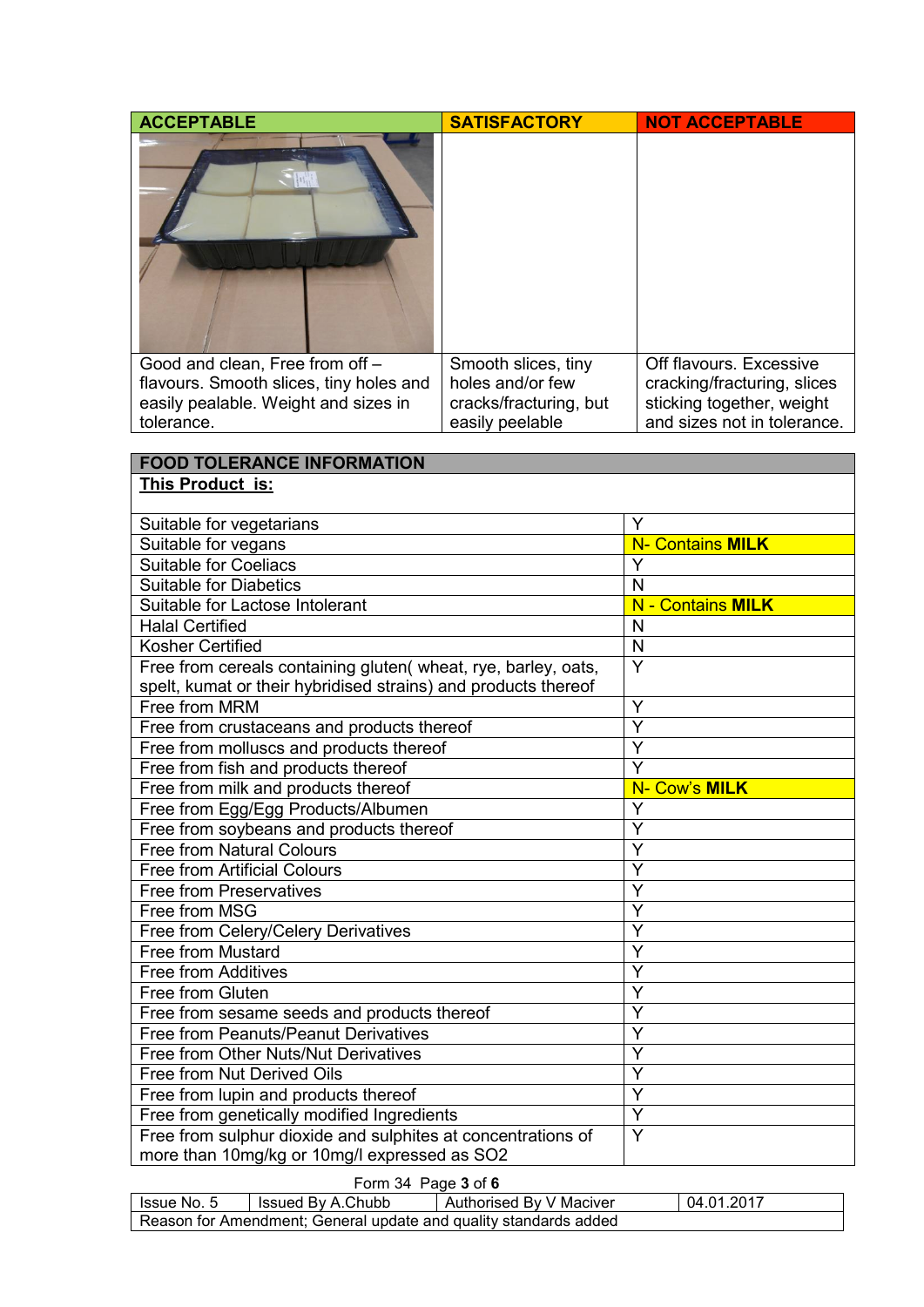## **METAL DETECTION**

Product metal detected at the start of production, every half hour and end of production. **Ferrous** 2.00mm **Non Ferrous** 3.00mm<br>Stainless Steel 5.00mm **Stainless Steel** 

| <b>PACKAGING INFORMATION</b> |                                                                 |                           |  |
|------------------------------|-----------------------------------------------------------------|---------------------------|--|
|                              | Is the product packed in a modified atmosphere?                 | Yes 70%Nitrogen 30% CO2   |  |
| Inner per Outer              |                                                                 | 4x3kg                     |  |
|                              |                                                                 |                           |  |
|                              | <b>INNER</b>                                                    | <b>OUTER</b>              |  |
|                              | PAO/PEM Blue Top film,                                          | Brown Cardboard 175K/140P |  |
| <b>Material</b>              | <b>PVC/PE Black Base web</b>                                    |                           |  |
|                              |                                                                 |                           |  |
| <b>Dimensions</b>            | 90mm x 320mm 250mm                                              | 328mm x 250mm x 282mm     |  |
| <b>Thickness</b>             | Film: 62 Micron                                                 | 5mm                       |  |
|                              | Base: 550 Micron                                                |                           |  |
| Weight                       | 57g                                                             | 363g                      |  |
|                              |                                                                 |                           |  |
| <b>Method of Closure</b>     | Heat sealed                                                     | Tape                      |  |
| <b>Barcodes</b>              | N/A                                                             | N/A                       |  |
|                              |                                                                 |                           |  |
|                              |                                                                 |                           |  |
| <b>Labelling Information</b> | Product Description, Contents, Weight, Best Before Date, Julian |                           |  |
|                              | Code= Traceability, Health Mark, Allergen and Nutritional       |                           |  |
|                              | Information                                                     |                           |  |

| Form 34 Page 4 of 6                                                       |  |  |  |  |
|---------------------------------------------------------------------------|--|--|--|--|
| Authorised By V Maciver<br>Issued By A.Chubb<br>04.01.2017<br>Issue No. 5 |  |  |  |  |
| Reason for Amendment; General update and quality standards added          |  |  |  |  |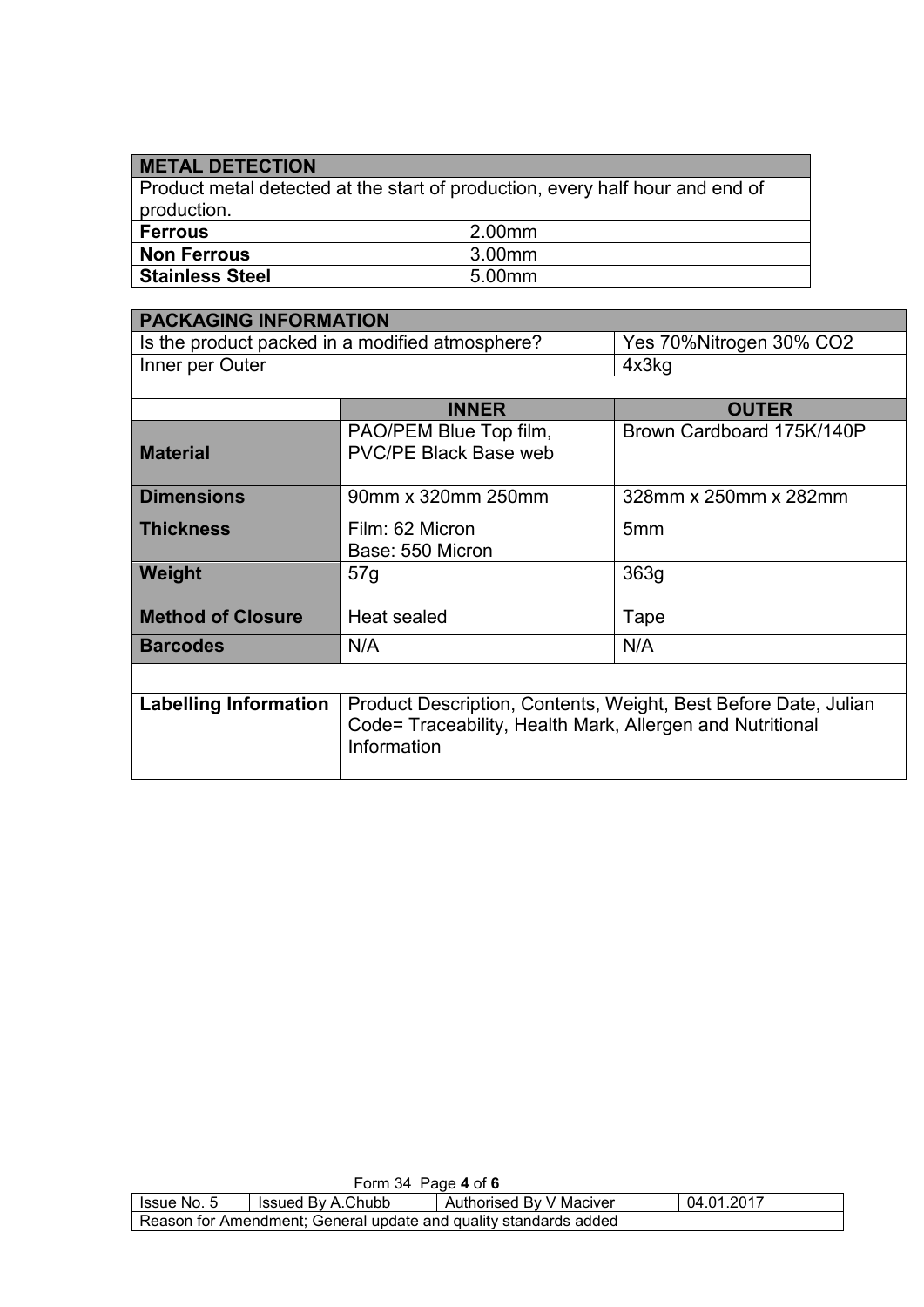| <b>Picture of Labels</b>                                   | <b>Sliced West Country</b>                                                                                        |  |  |
|------------------------------------------------------------|-------------------------------------------------------------------------------------------------------------------|--|--|
|                                                            | <b>Cheddar</b>                                                                                                    |  |  |
|                                                            |                                                                                                                   |  |  |
|                                                            | <b>20grm Slice</b>                                                                                                |  |  |
|                                                            | <b>PRODUCED ON:</b><br>01.11.16                                                                                   |  |  |
|                                                            | <b>BEST BEFORE:</b><br>13.12.16<br><b>UK</b><br>15:20:23 2.950<br>kg<br><b>MN 100</b><br>EC<br><b>WCSL20123EX</b> |  |  |
|                                                            |                                                                                                                   |  |  |
|                                                            | <b>Sliced West Country</b>                                                                                        |  |  |
|                                                            | <b>Cheddar</b>                                                                                                    |  |  |
|                                                            | 20 grm                                                                                                            |  |  |
|                                                            | <b>PRODUCED ON: 01.11.16</b>                                                                                      |  |  |
|                                                            | <b>BEST BEFORE 13.12.16</b>                                                                                       |  |  |
|                                                            | <b>No Of Pcs</b><br><b>TOTAL WEIGHT</b>                                                                           |  |  |
|                                                            | 11.75Kg<br>4                                                                                                      |  |  |
|                                                            | <b>UK</b><br><b>MN 100</b><br>15:20:31<br>EC                                                                      |  |  |
|                                                            | <b>M23 9GE</b><br><b>WCSL20123EX</b>                                                                              |  |  |
|                                                            |                                                                                                                   |  |  |
| <b>Recommended</b><br><b>Storage</b>                       | $0-5c$                                                                                                            |  |  |
|                                                            |                                                                                                                   |  |  |
| <b>PALLETISATION INFORMATION</b><br><b>Cases per Layer</b> | 12                                                                                                                |  |  |
| <b>Layers per Pallet</b>                                   | 6                                                                                                                 |  |  |

Form 34 Page **5** of **6**

| lssue No. 5                                                      | Issued By A.Chubb | Authorised By V Maciver | 04.01.2017 |  |  |  |
|------------------------------------------------------------------|-------------------|-------------------------|------------|--|--|--|
| Reason for Amendment; General update and quality standards added |                   |                         |            |  |  |  |